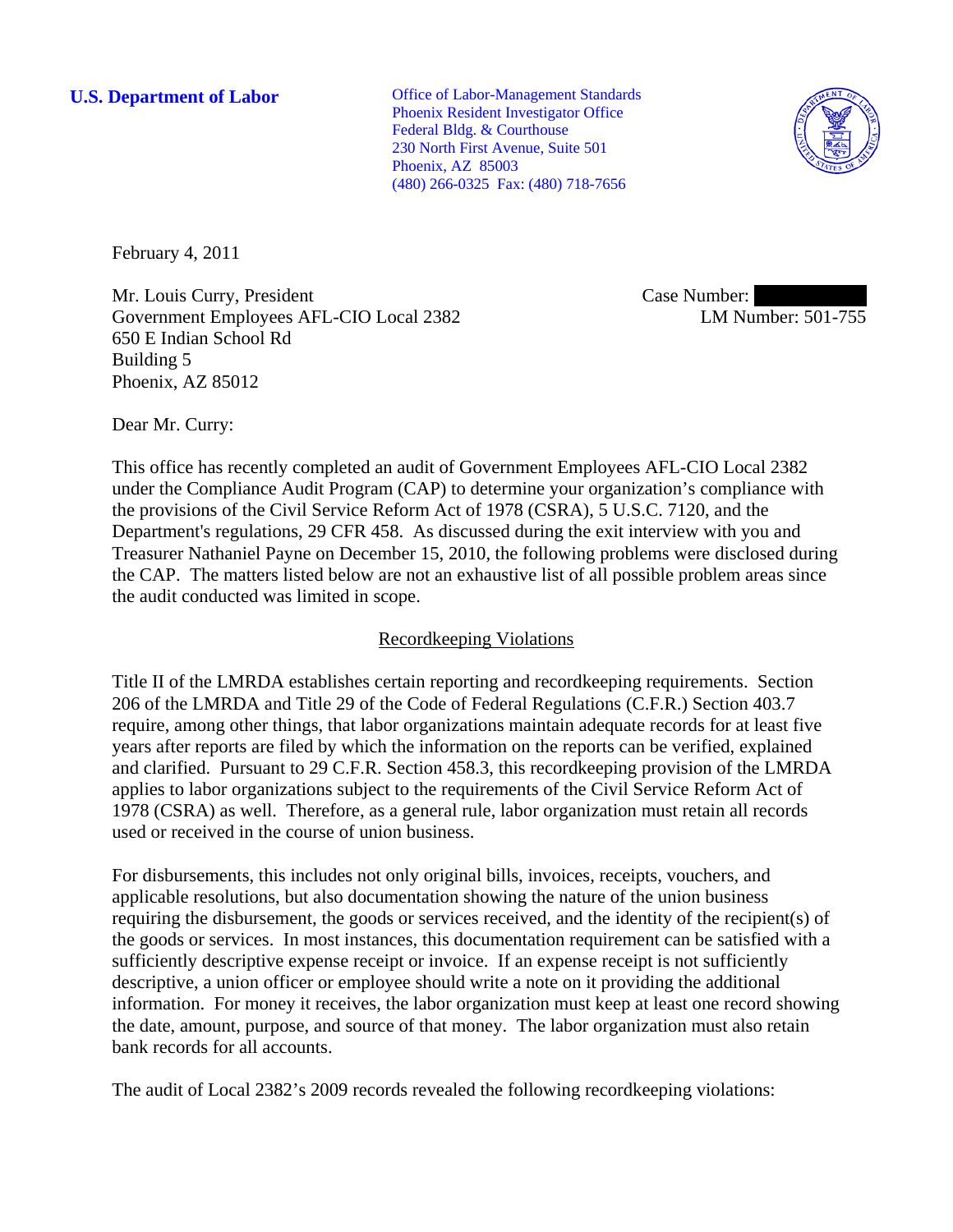Mr. Louis Curry February 4, 2011 Page 2 of 4

## 1. Lack of Salary Authorization

Local 2382 did not maintain records to verify that the salaries reported in Item 24 (All Officer and Disbursements to Officers) of the LM-3 were the authorized amounts and, therefore, were correctly reported. The union must keep adequate records showing the current salary authorized by the entity or individual in the union with the authority to establish salaries. The audit disclosed that officer salary policies were stated in the local's 1999 and 2003 bylaws but that those bylaws were never officially approved by AFGE National. As a result, the salary provisions in the 1999 and 2003 bylaws were deemed invalid by the AFGE National. The local's 1983 bylaws, which are the local's most recent bylaws considered valid by AFGE National, are silent with respect to officer salaries. It is recommended that the local adopt a formal policy specifying officer salary levels as well as the procedure for changing those salary levels in the future.

2. Bank Records

The local did not maintain audit year canceled checks or check images, although the local obtained the canceled check images from its bank for the audit at OLMS' request. The local should retain all canceled checks or check images to support their disbursements.

3. Meeting Minutes

Minutes were not maintained for all monthly membership meetings held during the audit period, specifically for the months of March, October, and December 2009. Minutes for these months were not among the provided records during the audit. It is recommended that the local maintain all minutes in the future.

Based on your assurance that Local 2382 will retain adequate documentation in the future, OLMS will take no further enforcement action at this time regarding the above violations.

## Reporting Violations

Pursuant to 29 C.F.R., Section 458.3, the reporting requirement under 29 C.F.R. Section 403.2 (see Section 201(b) of the Labor-Management Reporting and Disclosure Act (LMRDA)) is made applicable to labor organizations subject to the requirements of the CSRA. This provision requires labor organizations to file annual financial reports that accurately disclose their financial condition and operations.

The Labor Organization Annual Report LM-3 filed by Local 2382 for fiscal year ending December 31, 2009 was deficient in the following areas: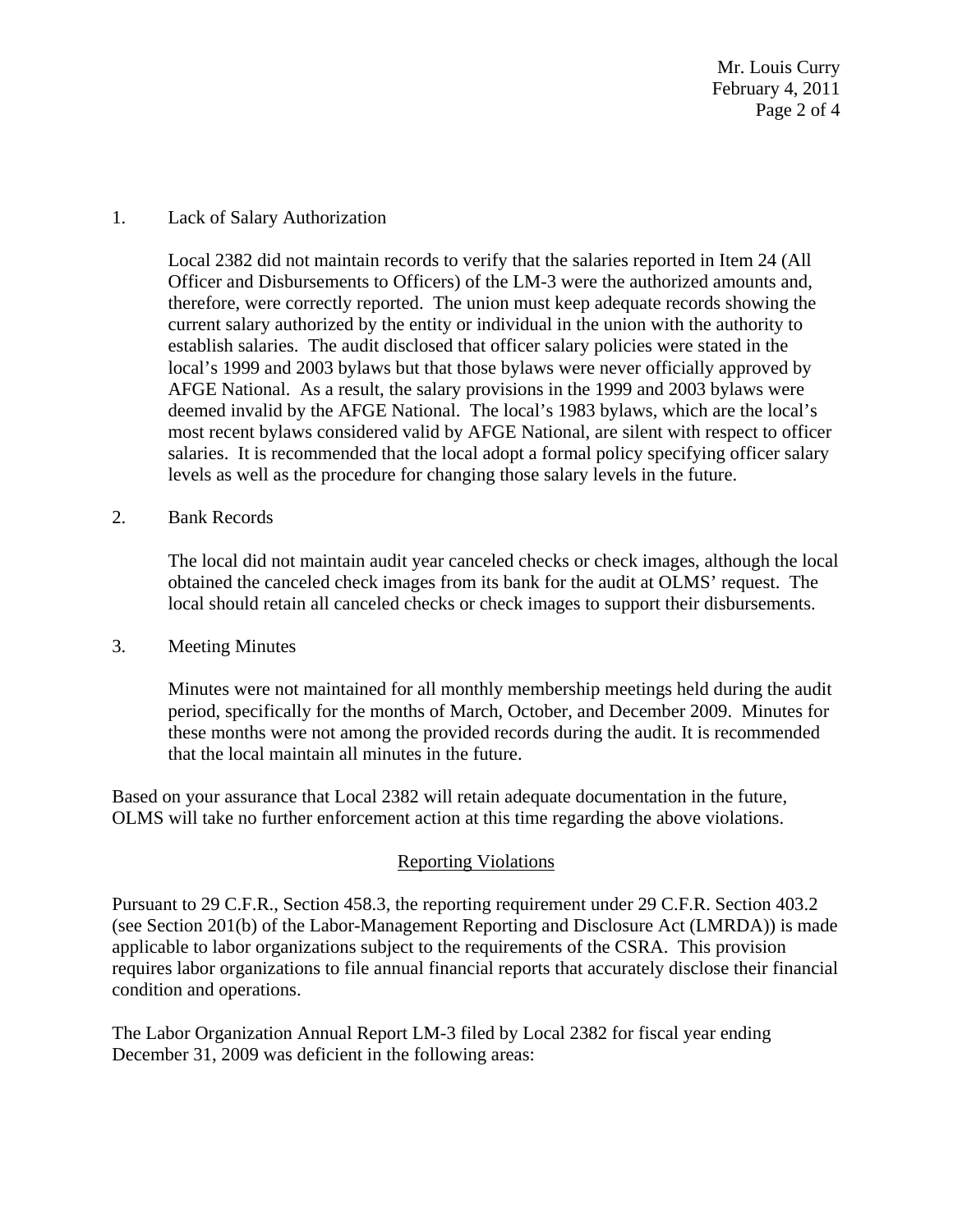Mr. Louis Curry February 4, 2011 Page 3 of 4

1. Disbursements to Officers

Local 2382 did not include some disbursements and reimbursements to officers totaling at least 3,165.26 in the amounts reported Item 24 (All Officers and Disbursements to Officers).

The union must report most direct disbursements to Local 2382 officers and some indirect disbursements made on behalf of its officers in Item 24. A "direct disbursement" to an officer is a payment made to an officer in the form of cash, property, goods, services, or other things of value. See the instructions for Item 24 for a discussion of certain direct disbursements to officers that do not have to be reported in Item 24. An "indirect disbursement" to an officer is a payment to another party (including a credit card company) for cash, property, goods, services, or other things of value received by or on behalf of an officer. However, indirect disbursements for temporary lodging (such as a union check issued to a hotel) or for transportation by a public carrier (such as an airline) for an officer traveling on union business should be reported in Item 48 (Office and Administrative Expense).

Treasurer Christopher Harten was reported as receiving \$3,198.00 in salary but \$3,043.18 in reimbursements to him should have also been reported. In addition, Item 24 did not include reimbursements of \$54.00 and \$68.08 paid to Chief Steward/President Louis Carry and Chief Steward Patrick Morrissey, respectively.

2. Certificates of Deposit Reported As Investments

Local 2382 improperly included the value of a certificate of deposit as an investment in Statement A (Assets and Liabilities). For LM reporting purposes, OLMS considers a certificate of deposit to be cash. The purchase or redemption of a certificate of deposit is a transfer of cash from one account to another and, therefore, the local should not report these transactions as receipts or disbursements.

3. Assets

The local's fixed assets figures reported on its audit year LM-3 did not agree with fixed assets figures reported on its IRS Form 990. Specifically, the audit year's beginning and ending fixed assets were respectively reported on Form 990 as of \$1,214.00 and \$582.00, whereas audit year beginning and ending fixed assets were respectively reported on the LM-3 as \$3,491.00 and \$1,214.00. The audit disclosed that \$1,214.00 and \$582.00 were the correct fixed assets figures at the beginning and end of 2009 and, therefore, should have been reported as such on the audit year LM-3.